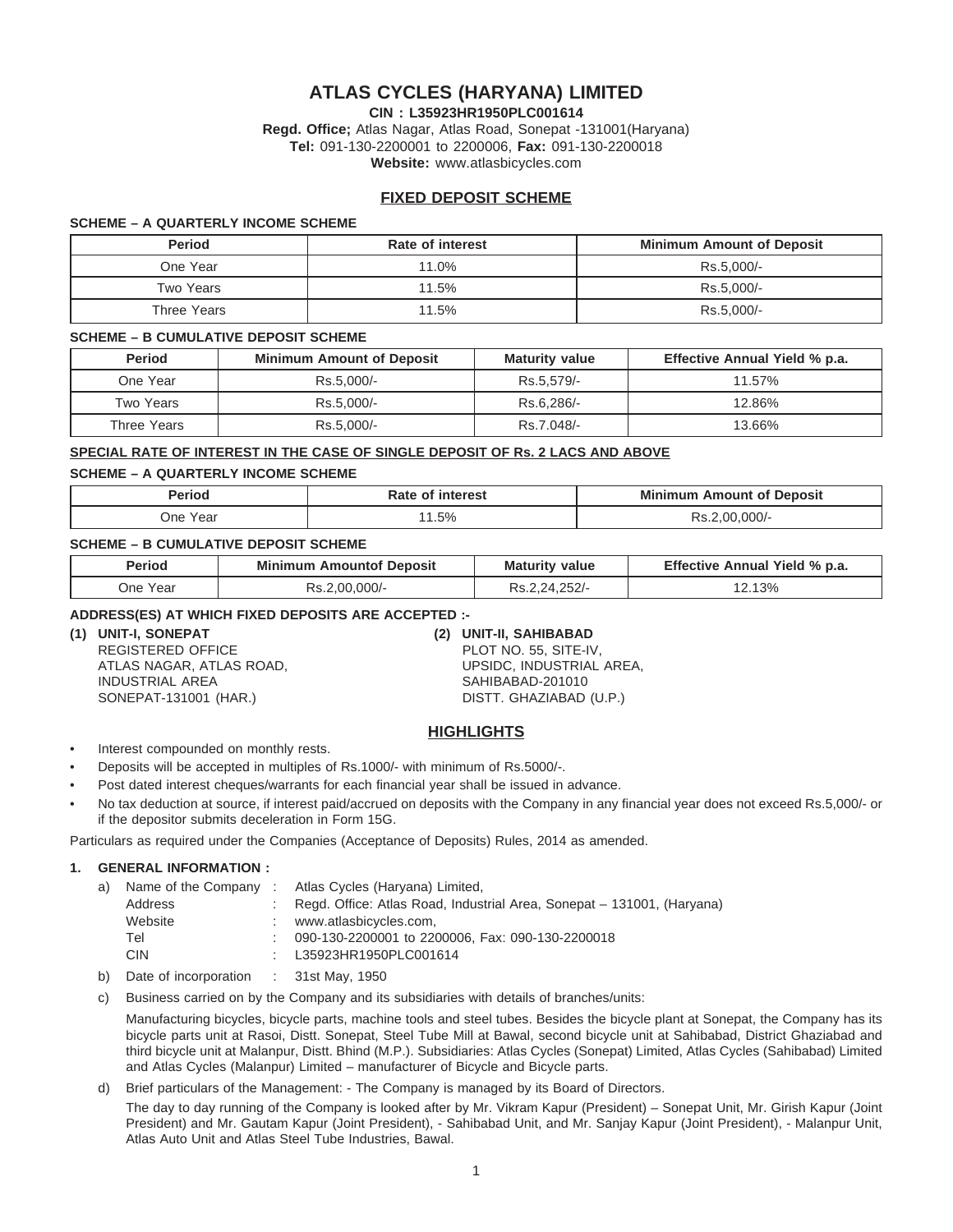- e) Name, Address, DIN and Occupation of Directors (1) Mr. Hira Lal Bhatia (DIN: 00159258), 3-B/11, Utri Marg, N.E.A., New Delhi – 110060, (Cloth Merchant) (2) Mr. Ishwar Das Chugh (DIN: 00073257), I-73, Narain Vihar, New Delhi – 110028 (Whole Time Director), Service (3) Mr. Hari Krishan Ahuja (DIN: 00315876), 147 – Jor Bagh, New Delhi -110003, (Business) (4) Mr. Vikram Khosla (DIN: 01574818), A-169, Friends Colony, New Delhi – 110065 (Independent Director) (Professional) (5) Mr. Kartik Roop Rai (DIN: 06789287), B-10-7204, Vasant Kunj, New Delhi – 110070 (Independent Director) (Business) (6) Mr. Sanjeev Kavaljit Singh (DIN: 00015689), 104, Malcha Marg, New Delhi – 110021 (Independent Director) (Business).
- f) Management's perception of risk factors:- Small manufacturers in the unorganized sector have set up their units which certainly pose a threat to the organized sector. Cheap import from China supplying cheap and substandard products in the market is also threatening our bicycle industry. Steel Prices are changing on regular basis and there is a wide fluctuation in chemical industry and other metals including Nickels, Brass etc., which are governed by some external forces. Further as it is the product of necessity, it is not easy to increase the price on frequent intervals.
- g) Detail of default, including the amount involved, duration of default and present status, in repayment of-
	- I. Statutory dues in the statutory of the statutory dues in the statutory of the statutory dues in the statutory of the statutory of the statutory of the statutory of the statutory of the statutory of the statutory of the
	-
	- II. Debentures and interest thereon **interect in the set of the CO** in NIL Loan from any bank or financial institution and interest thereon **:** Rs 9.70 Crores\* III. Loan from any bank or financial institution and interest thereon

\* These defaults relate to the Malanpur Unit of the Company which is in the process of closing down. Other 2 Units i.e. Sonepat Unit and Sahibabad Unit will be accepting deposits.

## **2. PARTICULARS OF THE DEPOSIT SCHEME :**

- a) Date of Passing of Board Resolution : 3rd September, 2014
- b) Date of Passing of resolution in the General : 30th December, 2014 Meeting authorizing the invitation of such deposit
- - -
- c) Type of Deposits : Unsecured
- d) Amount which the company can raise by way of deposit as per the Act and the rules made there under, and the aggregate of deposits actually held on the last day of the immediately preceding financial year and on the date of issue of the Circular or advertisement and amount of deposit proposed to be raised and amount of deposit repayable within the next twelve months:

|                            | <b>Amount of deposits</b><br>actually held by the<br>Company as on<br>31.03.2014<br>(Rs. In lakhs) | <b>Amount of deposits</b><br>the Company can raise<br>under the Companies<br>(Acceptance of Deposits)<br>Rules 2014 as amended<br>upto date (Rs. In lakhs) |
|----------------------------|----------------------------------------------------------------------------------------------------|------------------------------------------------------------------------------------------------------------------------------------------------------------|
| Pursuant to Rule $3(4)(a)$ | 343.90                                                                                             | 1162.20                                                                                                                                                    |
| Pursuant to Rule 3(4)(b)   | 1535.59                                                                                            | 2905.49                                                                                                                                                    |
| Total                      | 1879.49                                                                                            | 4067.69                                                                                                                                                    |

e) Terms of raising of deposits:

## **SCHEME – A QUARTERLY INCOME SCHEME**

| <b>Period</b> | Rate of interest | <b>Minimum Amount of Deposit</b> |
|---------------|------------------|----------------------------------|
| One Year      | 11.0%            | Rs.5.000/-                       |
| Two Years     | 11.5%            | Rs.5.000/-                       |
| Three Years   | 11.5%            | Rs.5.000/-                       |

## **SCHEME – B CUMULATIVE DEPOSIT SCHEME**

| <b>Period</b> | <b>Minimum Amount of Deposit</b> | <b>Maturity value</b> | Effective Annual Yield % p.a. |
|---------------|----------------------------------|-----------------------|-------------------------------|
| One Year      | Rs.5.000/-                       | Rs.5.579/-            | 11.57%                        |
| Two Years     | Rs.5.000/-                       | Rs.6.286/-            | 12.86%                        |
| Three Years   | Rs.5.000/-                       | Rs.7.048/-            | 13.66%                        |

## **SPECIAL RATE OF INTEREST IN THE CASE OF SINGLE DEPOSIT OF Rs. 2 LACS AND ABOVE**

## **SCHEME – A QUARTERLY INCOME SCHEME**

| Rate of interest<br>Period |                 | <b>Minimum Amount of Deposit</b> |  |
|----------------------------|-----------------|----------------------------------|--|
| One Year                   | $^{\circ}1.5\%$ | Rs.2,00,000/-                    |  |

# **SCHEME – B CUMULATIVE DEPOSIT SCHEME**

| <b>Period</b>                                                   | <b>Minimum Amount of Deposit</b> |                     | <b>Maturity value</b> | Effective Annual Yield % p.a. |
|-----------------------------------------------------------------|----------------------------------|---------------------|-----------------------|-------------------------------|
| One Year                                                        | Rs.2.00.000/-                    |                     | Rs.2.24.252/-         | 12.13%                        |
| Date of Opening of Scheme<br>Time period for which the circular |                                  | 20th February, 2015 |                       |                               |

Or advertisement is valid : 30th September, 2015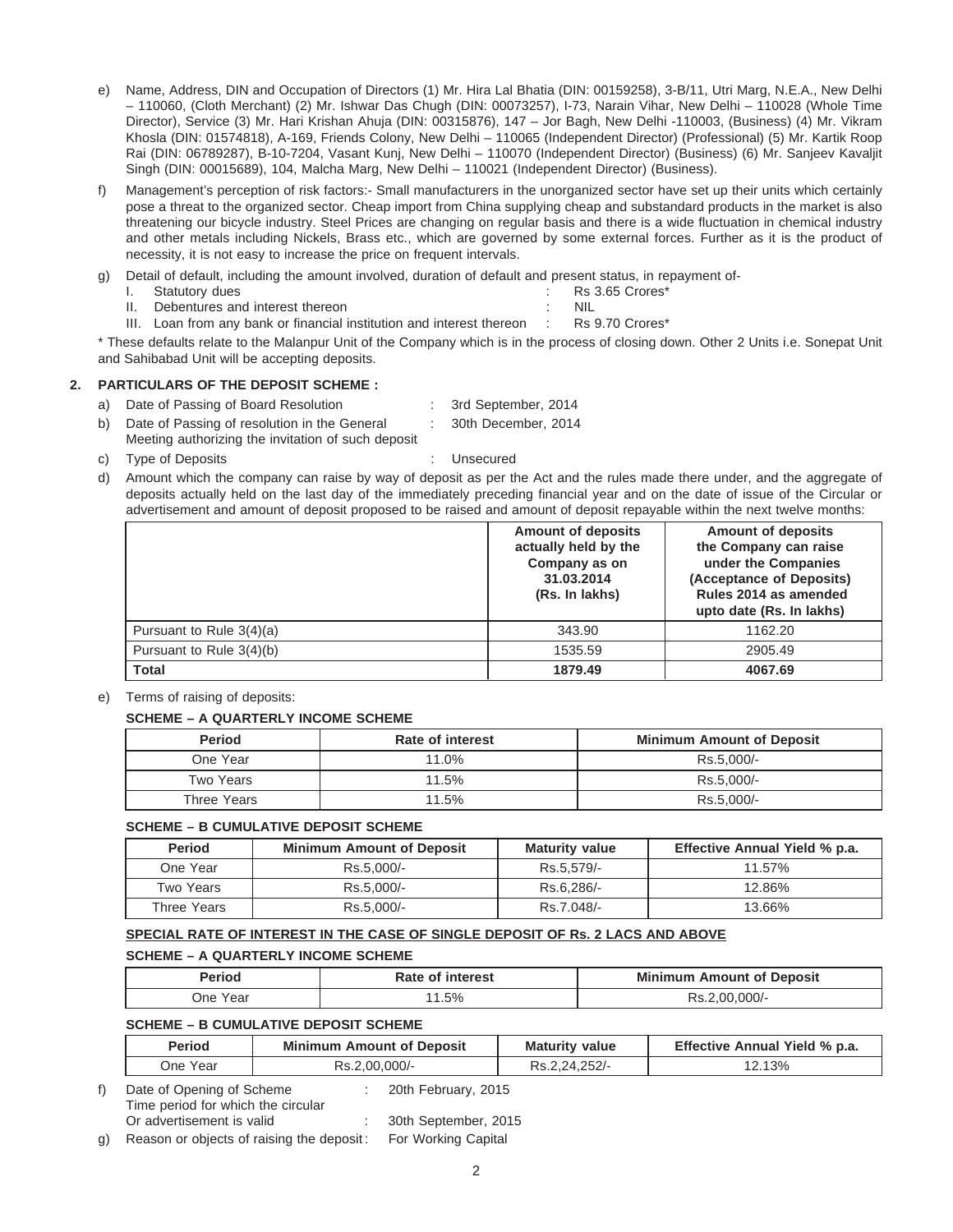|    | h) | Credit rating obtained:-                  |   |                     |
|----|----|-------------------------------------------|---|---------------------|
|    |    | Name of the Credit rating Agency          |   | <b>ICRA LIMITED</b> |
|    |    | Rating obtained                           |   | BB-                 |
|    |    | Meaning of the rating obtained            |   | Negative            |
|    |    | Date on which rating was obtained         |   | 4th March, 2014     |
|    | i) | Extent of Deposit insurance:-             | ÷ | Not Applicable      |
|    | j) | Short particulars of the Charge           |   |                     |
|    |    | Created or to be created for securing     |   |                     |
|    |    | Such deposits, if any                     | t | <b>NIL</b>          |
|    | k) | Any financial or other material interest: |   | <b>NIL</b>          |
|    |    | of the Directors, promoters or key        |   |                     |
|    |    | managerial personnel in such deposits     |   |                     |
|    |    | and the effect of such interest in so far |   |                     |
|    |    | as it is different form the interest of   |   |                     |
|    |    | other persons.                            |   |                     |
| 3. |    | DETAIL OF ANY OUTSTANDING DEPOSITS        |   |                     |
|    | a) | Amount Outstanding                        |   | <b>NIL</b>          |
|    | b) | Date of acceptance                        |   | <b>NIL</b>          |
|    | C) | Total amount accepted                     |   | <b>NIL</b>          |
|    | d) | Rate of Interest                          |   | <b>NIL</b>          |
|    | e) | Total number of depositors                |   | <b>NIL</b>          |
|    |    |                                           |   |                     |

- f) Default, if any, in payment of deposits : NIL And payment of interest thereon. g) Waiver by the Depositors, of interest : NIL
- Accrued on deposits

# **4. FINANCIAL POSITION OF THE COMPANY:-**

# **a) PROFIT AND DIVIDENDS**

| <b>Accounting</b><br>year ended | <b>Profit before</b><br><b>Taxation (Rs. In Lakhs)</b> | <b>Profit after</b><br><b>Taxation (Rs. In Lakhs)</b> | Dividend on<br><b>Equity Share</b> |
|---------------------------------|--------------------------------------------------------|-------------------------------------------------------|------------------------------------|
| 31.03.2012                      | 503.79                                                 | 353.79                                                | 45%                                |
| 31.03.2013                      | 354.26                                                 | 277.26                                                | 45%                                |
| 31.03.2014                      | (1490.66)                                              | (1007.66)                                             | <b>NIL</b>                         |

# **b) Summarized financial position of the Company as appearing in the three latest audited Balance Sheets.**

| Liabilities                                  | As at<br>31.03.2014<br>(Rs. In lakhs) | As at<br>31.03.2013<br>(Rs. In Lakhs) | As at<br>31.03.2012<br>(Rs. In Lakhs) | Assets                                             | As at<br>31.03.2014<br>(Rs.in Lakhs) | As at<br>31.03.2013<br>(Rs.in Lakhs) | As at<br>31.03.2012<br>(Rs.in Lakhs) |
|----------------------------------------------|---------------------------------------|---------------------------------------|---------------------------------------|----------------------------------------------------|--------------------------------------|--------------------------------------|--------------------------------------|
| Share Capital                                | 325.19                                | 325.19                                | 325.19                                | <b>Fixed Assets</b>                                | 9476.94                              | 9512.83                              | 9554.67                              |
| Reserves & Surplus                           | 11296.80                              | 12304.46                              | 12198.41                              | Investment                                         | 1204.95                              | 1519.73                              | 1237.08                              |
| Secured Loans                                | 9081.71                               | 8444.01                               | 8890.55                               | <b>Current Assets</b>                              | 25806.29                             | 26449.77                             | 27613.06                             |
| Unsecured Loans                              | 1880.49                               | 2192.21                               | 2103.60                               | Loans and Advances                                 | 6514.2                               | 8215.37                              | 7289.88                              |
| <b>Current Liabilities</b><br>and Provisions | 20054.19                              | 21577.83                              | 21329.94                              | Misc. Expenditure to the<br>extent not written off | 0.00                                 | 0.00                                 | 0.00                                 |
| Deferred Tax Liabilities                     | 364                                   | 854.00                                | 847.00                                | ٠                                                  |                                      |                                      |                                      |
| Total                                        | 43002.38                              | 45697.70                              | 45694.69                              | <b>Total</b>                                       | 43002.38                             | 45697.70                             | 45694.69                             |

# **Note: Contingent Liabilities**

|     |                                                                                                                                            | As at<br>31.03.2014<br>(Rs. in Lakhs) | As at<br>31.03.2013<br>(Rs .in Lakhs) | As at<br>31.03.2012<br>(Rs. in Lakhs) |
|-----|--------------------------------------------------------------------------------------------------------------------------------------------|---------------------------------------|---------------------------------------|---------------------------------------|
| a   | Surety bonds executed in favour of President of India through<br>Customs & Excise authorities for payment of Central<br>Excise/Custom duty | 165.00                                | 165.00                                | 165.00                                |
| l b | Two surety bonds in favour of Government of Haryana for<br>payment of Central & Local Sales Tax                                            | 30.40                                 | 30.40                                 | 30.40                                 |
| C   | Guarantees issued by Bank                                                                                                                  | 563.05                                | 564.75                                | 1324.89                               |
| d   | Contingent Liabilities arising due to minimum wage rate change                                                                             |                                       |                                       |                                       |
| е   | In respect of Entry Tax matters                                                                                                            | 5.00                                  | 5.00                                  | 6.31                                  |
|     | In respect of Excise matters                                                                                                               | 52.00                                 | 52.00                                 | 52.00                                 |
| g   | In respect of Sales Tax matters                                                                                                            | 568.07                                | 568.07                                | 608.38                                |